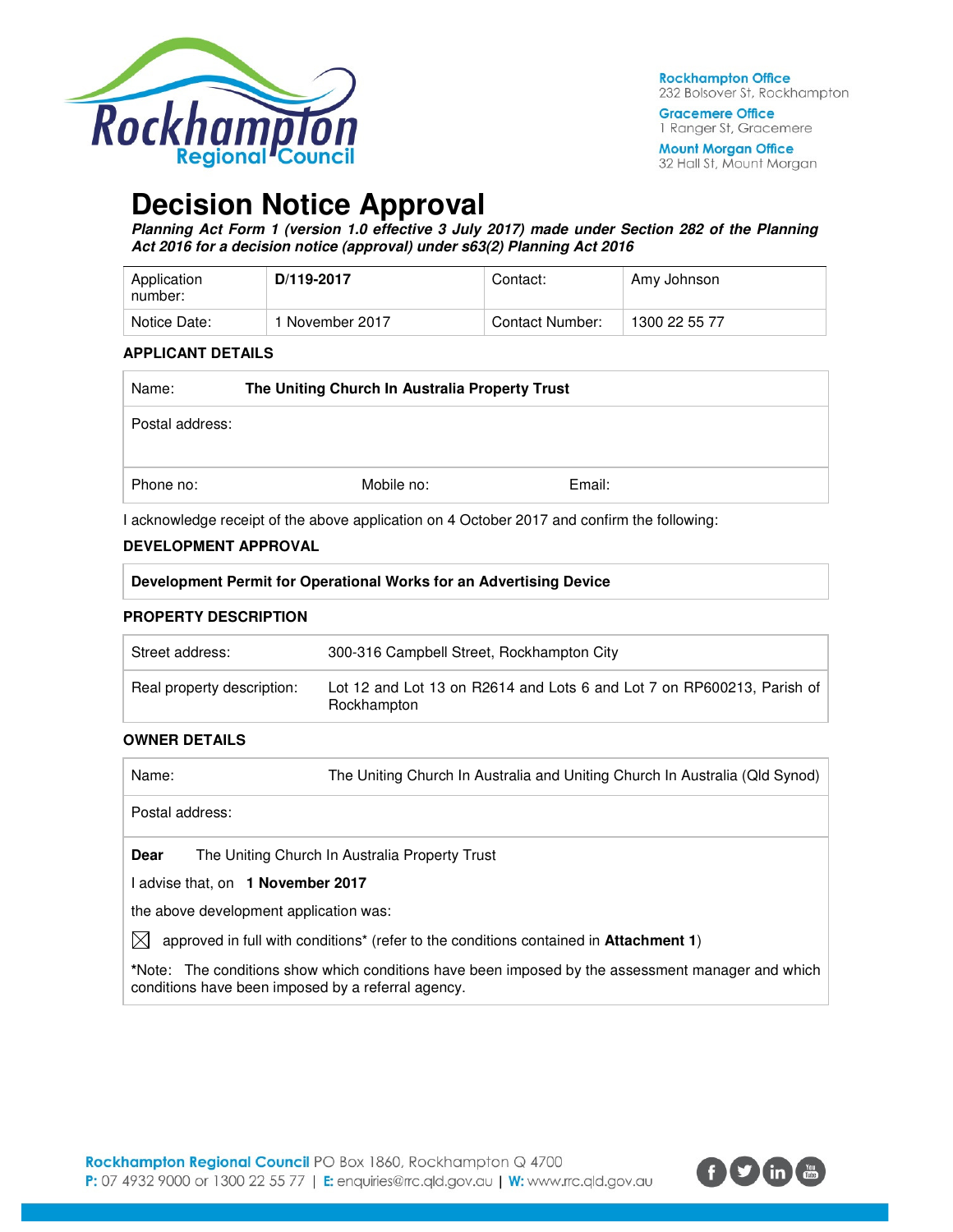### **1. DETAILS OF THE APPROVAL**

|                                                                                                                                                                            | <b>Development</b><br><b>Permit</b> | Preliminary<br>Approval |
|----------------------------------------------------------------------------------------------------------------------------------------------------------------------------|-------------------------------------|-------------------------|
| Development assessable under the planning scheme, a temporary<br>local planning instrument, a master plan or a preliminary approval<br>which includes a variation approval |                                     |                         |

### **2. CONDITIONS**

This approval is subject to the conditions in Attachment 1.

#### **3. FURTHER DEVELOPMENT PERMITS REQUIRED**

Please be advised that the following development permits are required to be obtained before the development can be carried out:

| Type of development permit required | Subject of the required development permit |
|-------------------------------------|--------------------------------------------|
| Building Works                      |                                            |

# **4. REFERRAL AGENCIES** NIL

#### **5. THE APPROVED PLANS**

**The approved development must be completed and maintained generally in accordance with the approved drawings and documents:** 

| <b>Plan/Document Name</b> | Prepared by        | <b>Date</b>     | Reference No. | Version/<br><u>Issue</u> |
|---------------------------|--------------------|-----------------|---------------|--------------------------|
| Site Plan                 | Calibre Consulting | 30 August 2017  | R14009 SK700  | в                        |
| Sign Frame                | Calibre Consulting | 27 June 2017    | R14009 SK710  | A                        |
| Google Earth              | <b>RCC</b>         | 24 October 2017 | DWG.300-C     |                          |

#### **6. CURRENCY PERIOD FOR THE APPROVAL (S.85)**

The standard relevant periods stated in section 85 of Planning Act 20016 apply to each aspect of development in this approval, if not stated in the conditions of approval attached.

# **7. STATEMENT OF REASONS**

| <b>Description of the</b><br>development | The proposed development is for Operational Works for an Advertising<br>Device                                                                        |                                                                    |  |  |
|------------------------------------------|-------------------------------------------------------------------------------------------------------------------------------------------------------|--------------------------------------------------------------------|--|--|
| <b>Assessment</b><br><b>Benchmarks</b>   | The proposed development was assessed against the following assessment<br>benchmarks:<br><b>Advertising Devices Code</b><br>٠                         |                                                                    |  |  |
| <b>Reasons for decision</b>              | The development was assessed against all of the assessment benchmarks<br>listed above and complies with all of these with the exception listed below. |                                                                    |  |  |
|                                          | <b>Assessment</b><br><b>Benchmark</b>                                                                                                                 | Reasons for the approval despite non-<br>compliance with benchmark |  |  |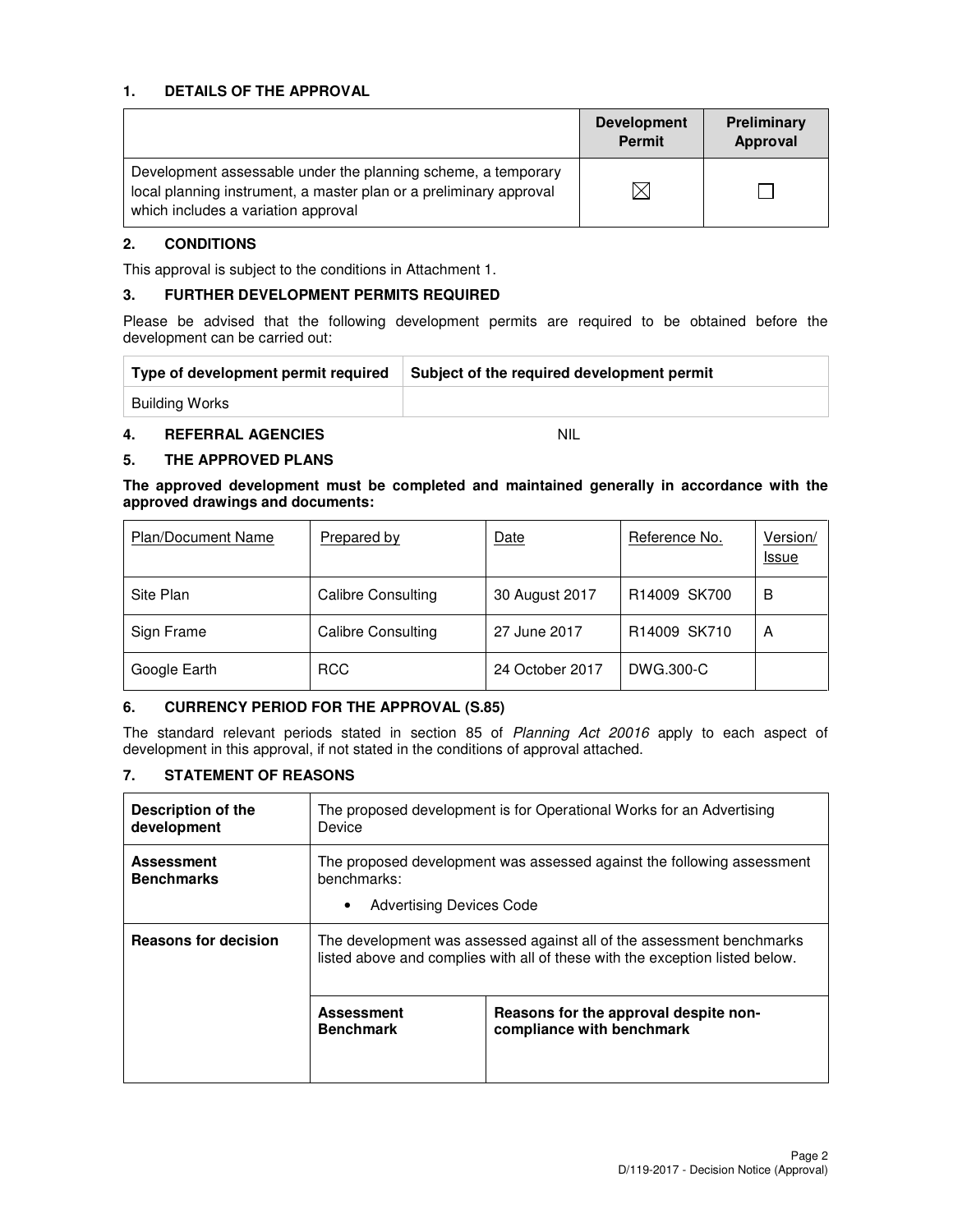| <b>Advertising Devices</b><br>Code | The position of the proposed Pylon Sign is set<br>back less than the minimum requirements as<br>stipulated in the Advertising Devices Code.<br>Despite this non-compliance, the proposed sign is<br>replacing the existing Pylon Sign and the position<br>of the sign will not impede the visibility and safety<br>of traffic or pedestrians and is considered to meet<br>the performance outcomes. |
|------------------------------------|-----------------------------------------------------------------------------------------------------------------------------------------------------------------------------------------------------------------------------------------------------------------------------------------------------------------------------------------------------------------------------------------------------|
|------------------------------------|-----------------------------------------------------------------------------------------------------------------------------------------------------------------------------------------------------------------------------------------------------------------------------------------------------------------------------------------------------------------------------------------------------|

# **8. RIGHTS OF APPEAL**

The rights of an applicant to appeal to a tribunal or the Planning and Environment Court against a decision about a development application are set out in chapter 6, part 1 of the Planning Act 2016. For particular applications, there may also be a right to make an application for a declaration by a tribunal (see chapter 6, part 2 of the Planning Act 2016).

# Appeal by an applicant

An applicant for a development application may appeal to the Planning and Environment Court against the following:

- the refusal of all or part of the development application
- a provision of the development approval
- the decision to give a preliminary approval when a development permit was applied for
- a deemed refusal of the development application.

An applicant may also have a right to appeal to the Development tribunal. For more information, see schedule 1 of the Planning Act 2016.

The timeframes for starting an appeal in the Planning and Environment Court are set out in section 229 of the Planning Act 2016.

**Attachment 2** is an extract from the Planning Act 2016 that sets down the applicant's appeal rights and the appeal rights of a submitter.

#### **9. WHEN THE DEVELOPMENT APPROVAL TAKES EFFECT**

This development approval takes effect:

From the time the decision notice is given  $-$  if there is no submitter and the applicant does not appeal the decision to the court.

Or

When the submitter's appeal period ends  $-$  if there is a submitter and the applicant does not appeal the decision to the court.

Or

Subject to the decision of the court, when the appeal is finally decided  $-$  if an appeal is made to the court.

This approval will lapse unless substantially commenced within the above stated relevant periods (refer to sections 85 of Planning Act 2016 for further details).

#### **10. ASSESSMENT MANAGER**

| Name: | <b>Phil Benfield</b>     | Signature: | Date: | 1 November 2017 |
|-------|--------------------------|------------|-------|-----------------|
|       | <b>ADMINISTRATOR</b>     |            |       |                 |
|       | <b>OPERATIONAL WORKS</b> |            |       |                 |

#### **Attachment 1 – Conditions of the approval**

**Part 1 – Conditions imposed by the assessment manager** [Note: where a condition is imposed about infrastructure under Chapter 4 of the Planning Act 2016, the relevant provision of the Act under which this condition was imposed must be specified.]

#### **Attachment 2—Extract on appeal rights**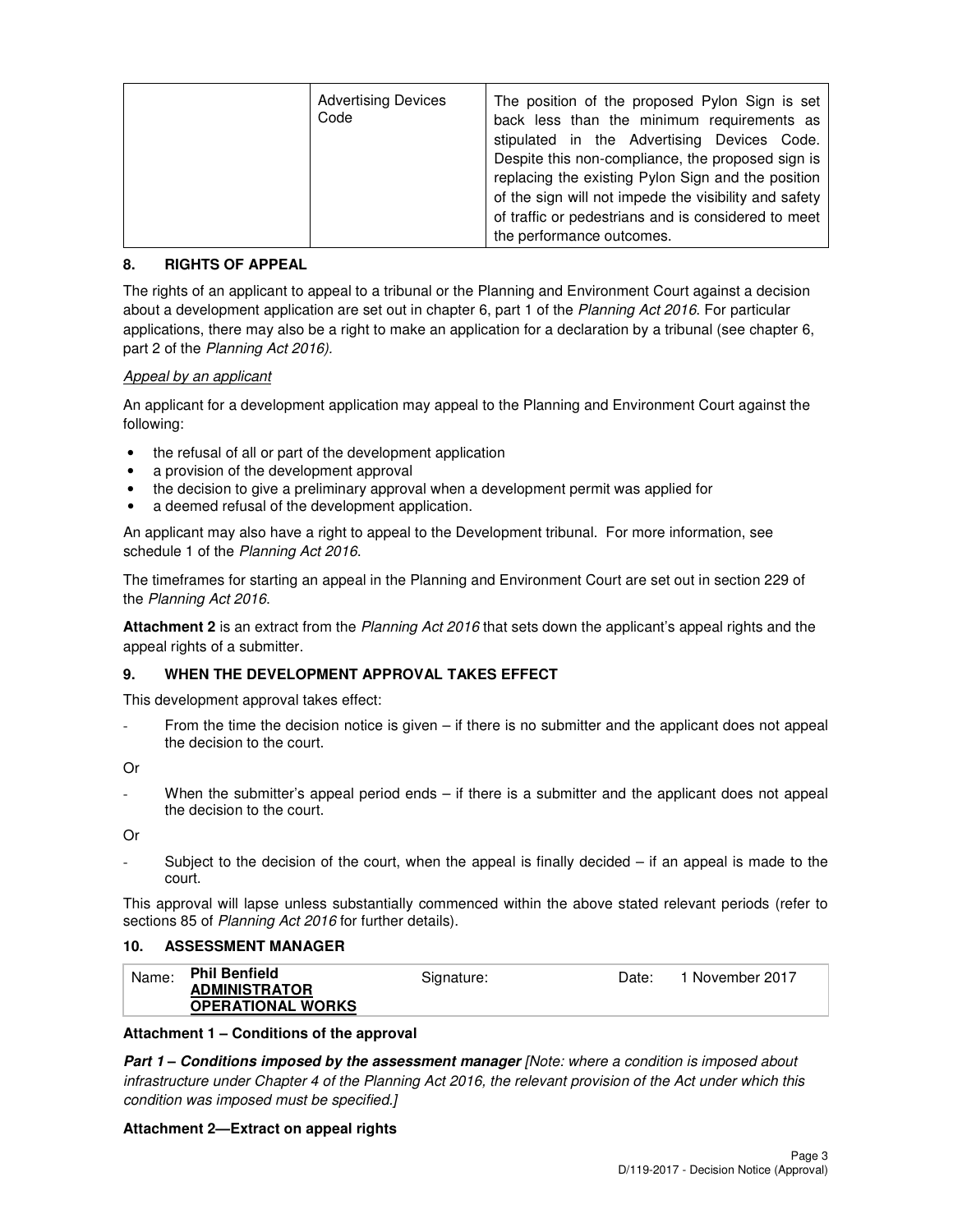

# **Attachment 1 – Part 1**

# **Rockhampton Regional Council Conditions**

PLANNING ACT 2016

# 1.0 ADMINISTRATION

1.1 The approved signage must be completed and maintained generally in accordance with the approved drawings and documents, except where amended by the conditions of this permit.

| Plan/Document<br>Name | Prepared by               | Date                        | Reference No. | Version<br>/Issue |
|-----------------------|---------------------------|-----------------------------|---------------|-------------------|
| Site Plan             | <b>Calibre Consulting</b> | 30 August 2017              | R14009 SK700  | B                 |
| Sign Frame            | <b>Calibre Consulting</b> | 27 June 2017                | R14009 SK710  | A                 |
| Google Earth          | <b>RCC</b>                | 24 October 2017   DWG.300-C |               |                   |

- 1.2 A set of the above approved plans are returned to you as the Consultant. The Consultant is to supply one (1) Approved set to the contractor to be retained on site at all times during construction.
- 1.3 Where there is any conflict between the conditions of this approval and the details shown on the approved plans and documents, the conditions of approval must prevail.
- 1.4 Where conditions require the above plans or documents to be amended, the revised document(s) must be submitted for endorsement by Council prior to the submission of a Development Application for Building Works.
- 1.5 The Developer is responsible for ensuring compliance with this approval and the Conditions of the approval by an employee, agent, contractor or invitee of the Developer.
- 1.6 Where these Conditions refer to "Council" in relation to requiring Council to approve or to be satisfied as to any matter, or conferring on the Council a function, power or discretion, that role of the Council may be fulfilled in whole or in part by a delegate appointed for that purpose by the Council.
- 1.7 All conditions of this approval must be undertaken and completed to the satisfaction of Council, at no cost to Council.
- 1.8 The following further development permits are required prior to the commencement of any works on the site:

1.8.1 Building Works.

- 1.9 Unless otherwise stated, all works must be designed, constructed and maintained in accordance with the relevant Council policies, guidelines and standards.
- 1.10 Any proposed changes to the approved stamped plans during the works will be generally considered minor amendments and require Council's approval. The stamped amended plans and a covering letter will be forwarded to the applicant.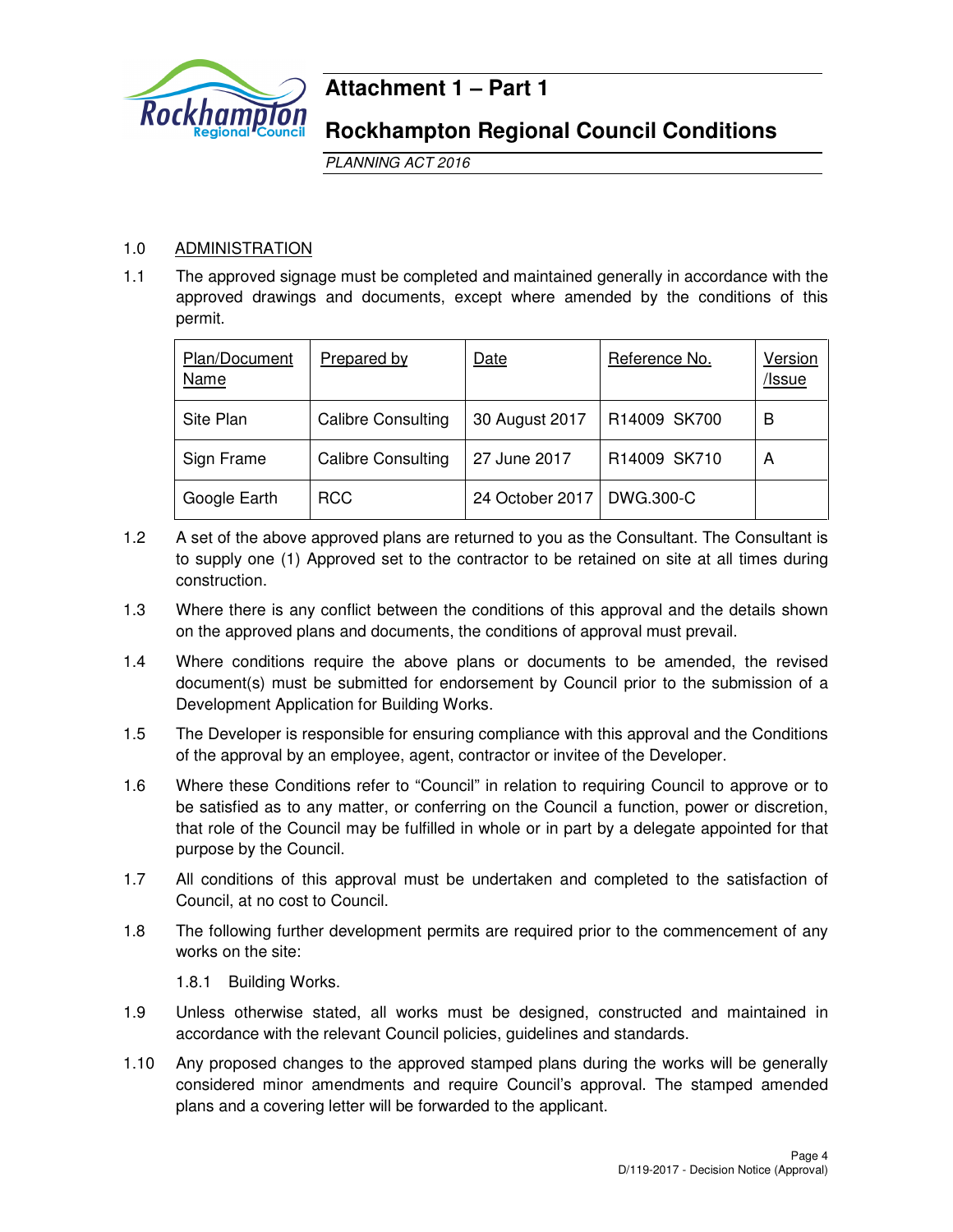# 2.0 OPERATING PROCEDURE

- 2.1 All signage must only display or advertise a matter associated with the primary purpose for which the premises is used, or the purpose stated in this approval.
- 2.2 All signage must be maintained by the premises owner, to a standard that ensures public safety and doesn't adversely impact the visual amenity.
- 2.3 Any lighting devices associated with the signage, such as sensory lighting, must be positioned on the site and shielded so as not to cause glare or other nuisance to nearby residents or motorists. Night lighting must be designed, constructed and operated in accordance with 'Australian Standard AS4282 – Control of the obtrusive effects of outdoor lighting'.

# 3.0 DIGITAL SCREEN DISPLAY FEATURES

- 3.1 The digital display screen of the Advertising Device must incorporate an automatic error detection system which will turn off the screen display or display a blank screen should the Advertising Device malfunction.
- 3.2 Messages must remain static for a minimum dwell time of 10 seconds, and are not to scroll across the screen or incorporate flashing, blinking, revolving, pulsating, high contrast or rotating effects animation.

# 4.0 DIGITAL SCREEN ADVERTISEMENTS AND MOVEMENT

- 4.1 The Advertising Device display screen must not be split to display multiple advertisements on the one display screen.
- 4.2 Advertisements must not display text, photographs or symbols depicting, mimicking or that could be reasonably interpreted as a traffic control device.
- 4.3 Advertisements must not invite traffic to move contrary to any traffic control device, or turn where there is fast moving traffic.
- 4.4 Advertisements must only promote a single, self-contained advertising message that is clear, succinct, legible and easily understood at a glance. The use of text components in a sequential manner, whereby text refers to or is reliant on previous or successive screen displays in order to convey an advertising message is not permitted.

Note: An advertising message refers to the main point the advertisement is attempting to convey to its target audience. This condition seeks to ensure that drivers in particular are not required to spend an excessive amount of time reading and interpreting advertisements.

- 4.5 Changeover animation effects such as 'fade', 'zoom', or 'fly-in' between advertisements must not be used.
- 4.6 A blank black, white, or any coloured screen must not be displayed between advertisements.
- 4.7 Advertisement that comprise of, or incorporate moving visual images, such as videos or animations must not be displayed.

Note: Video refers to a recording or the streaming of moving visual images captured by or using a video camera. Animation refers to a simulation of movement created by displaying a series of pictures or frames either digitally or otherwise.

4.8 The Advertising Device must not be capable of playing audio nor synchronised with any outdoor sound system utilised for advertising purposes.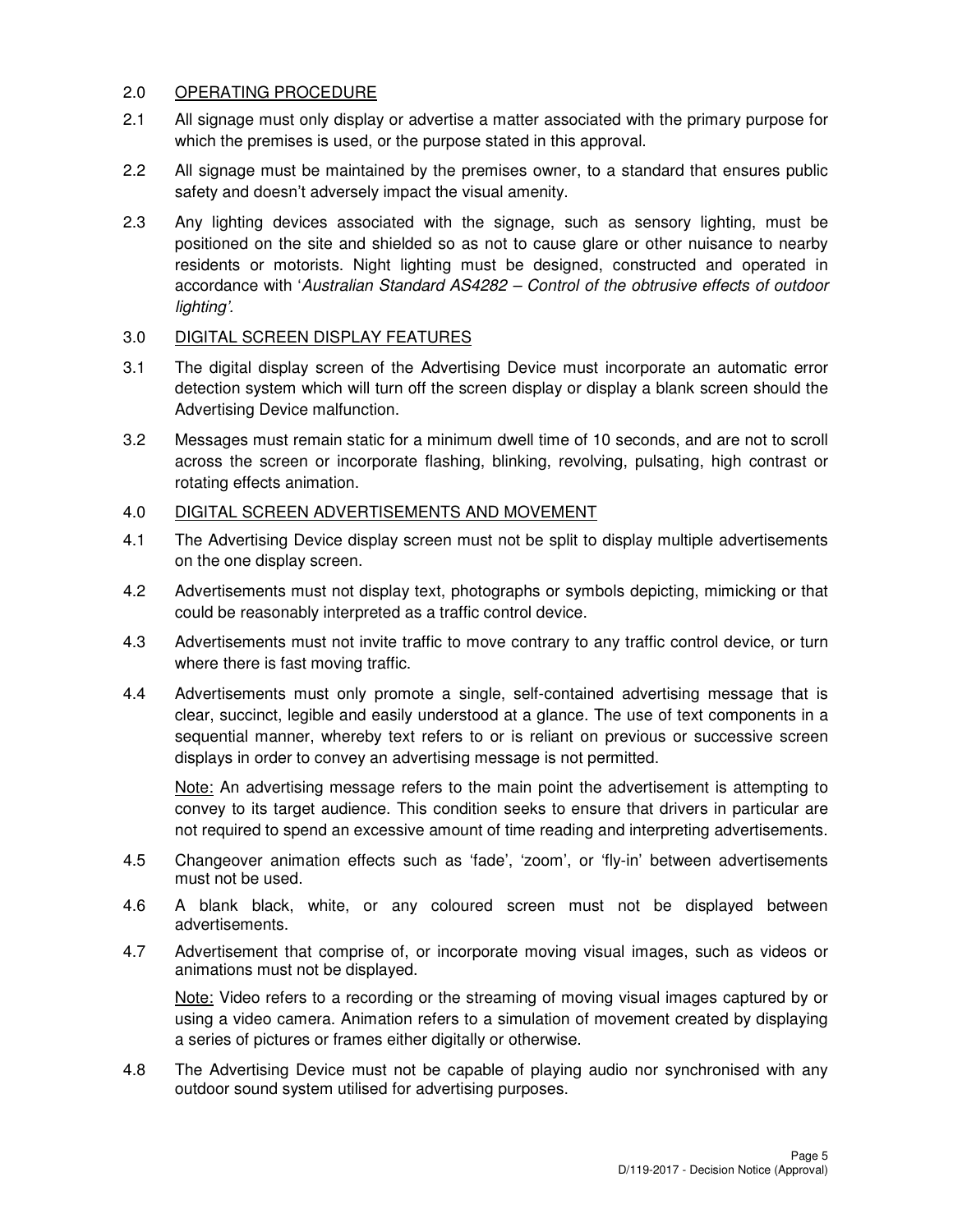# 5.0 ILLUMINANCE AND LUMINANCE

5.1 Any lighting devices associated with the signage, such as sensory lighting, must be positioned on the site and shielded so as not to cause glare or other nuisance to nearby residents or motorists. Night lighting must be designed, constructed and operated in accordance with 'Australian Standard AS4282 – Control of the obtrusive effects of outdoor lighting'.

# 6.0 ASSET MANAGEMENT

6.1 Any damage to, or alterations necessary, to electricity, telephone, water mains, sewerage mains, stormwater drains, and/or public utility installations resulting from the development or in connection with the development, must be undertaken immediately at full cost to the Developer.

# 7.0 ADVERTISING DEVICE CONSTRUCTION AND MAINTENANCE

- 7.1 Council reserves the right for uninterrupted access to the site at all times during construction.
- 7.2 All Construction work and other associated activities are permitted only between 0630 hours and 1800 hours Monday to Saturday. No work is permitted on Sundays or public holidays. All requirements of the *Environmental Protection Act 1994* and *Environmental* Protection Regulation 2008 must be observed at all times.
- 7.3 All construction materials, waste, waste skips, machinery and contractors' vehicles must be located and stored or parked within the site.
- 7.4 Any proposed works within the vicinity (or zone of influence) of existing Council infrastructure will not adversely affect the integrity of the infrastructure. Any restoration works required on existing Council infrastructure as a result of proposed works will be at developer's expense.
- 7.5 The Advertising Device must be designed and certified by a Registered Professional Engineer of Queensland and constructed in accordance with the requirements of the Queensland Development Code and the Building Code of Australia.
- 7.6 All conduits, wiring, switches or other control apparatus installed on an Advertising Device must be concealed from general view, with control apparatus secured in a manner to prevent unauthorised entry and display setting tampering.
- 7.7 All electrical services and systems must comply with 'Australian and New Zealand Standard AS/NZS 3000:2007 - Electrical Installations'.
- 7.8 All signage must be maintained at all times on the premises by the owner of the premises to the same standard as it was when it was installed.
- 7.9 The Advertising Device must be maintained in a safe, clean, tidy and sightly condition at all times.

# NOTES

# NOTE 1. Aboriginal Cultural Heritage Act, 2003

It is advised that under Section 23 of the Aboriginal Cultural Heritage Act 2003, a person who carries out an activity must take all reasonable and practicable measures to ensure the activity does not harm Aboriginal Cultural Heritage (the "cultural heritage duty of care"). Maximum penalties for breaching the duty of care are listed in the Aboriginal Cultural Heritage legislation. The information on Aboriginal Cultural Heritage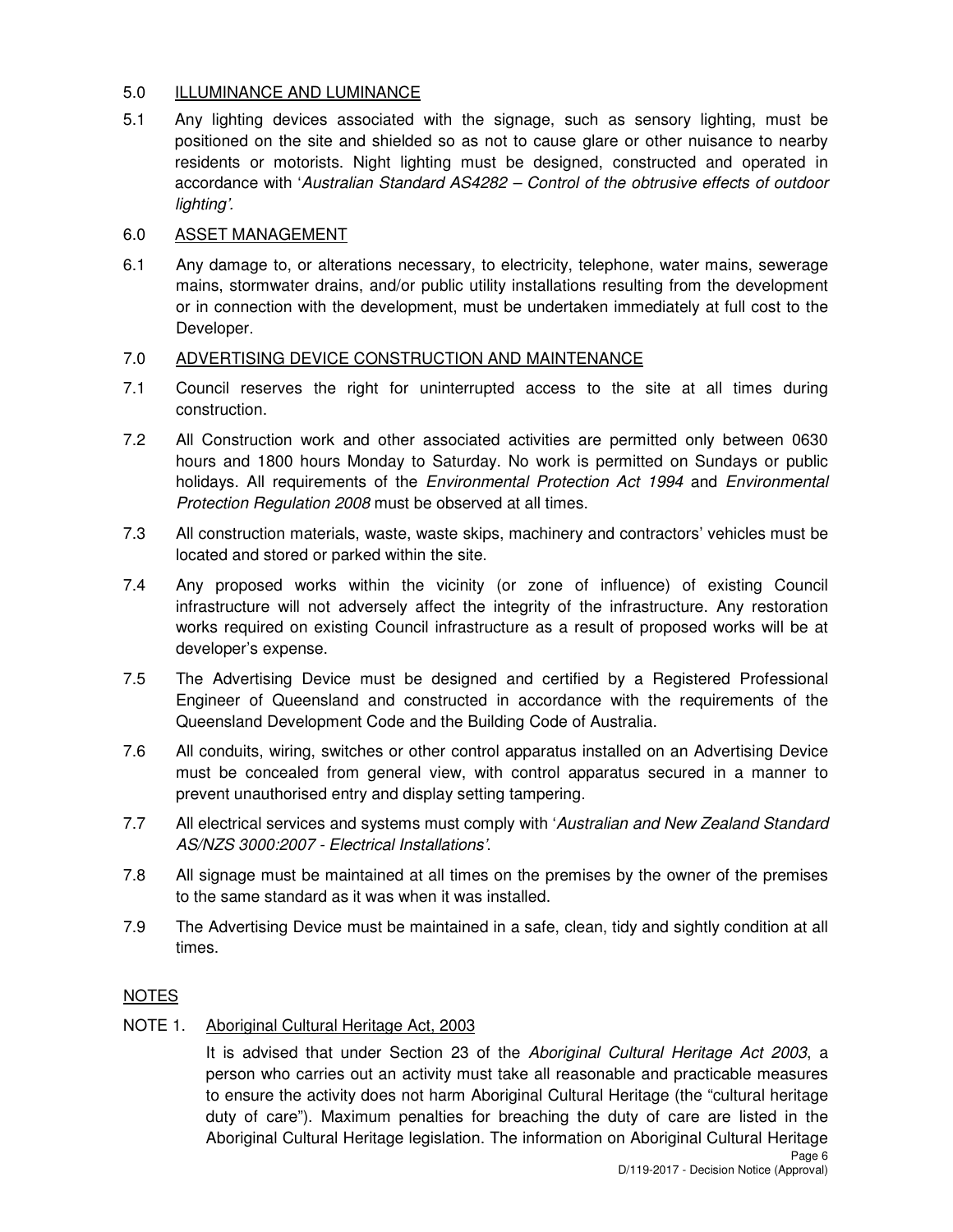is available on the Department of Aboriginal and Torres Strait Islander and Multicultural Affairs website www.datsima.qld.gov.au.

# NOTE 2. Asbestos Removal

Any demolition and/or removal works involving asbestos materials must be undertaken in accordance with the requirements of the Workplace Health and Safety legislation and Public Health Act 2005.

# NOTE 3. General Environmental Duty- Environmental Protection Act 1994, sec.319

A person must not carry out any activity that causes, or is likely to cause, environmental harm unless the person takes all reasonable and practicable measures to prevent or minimise the harm (the general environmental duty).

In deciding the measures required to be taken, regard must be had to, for example—

- (a) the nature of the harm or potential harm; and
- (b) the sensitivity of the receiving environment; and
- (c) the current state of technical knowledge for the activity; and
- (d) the likelihood of successful application of the different measures that might be taken; and
- (e) the financial implications of the different measures as they would relate to the type of activity.

### NOTE 4. General Safety Of Public During Construction

The Workplace Health and Safety Act and Manual of Uniform Traffic Control Devices must be complied with in carrying out any construction works, and to ensure safe traffic control and safe public access in respect of works being constructed on a road.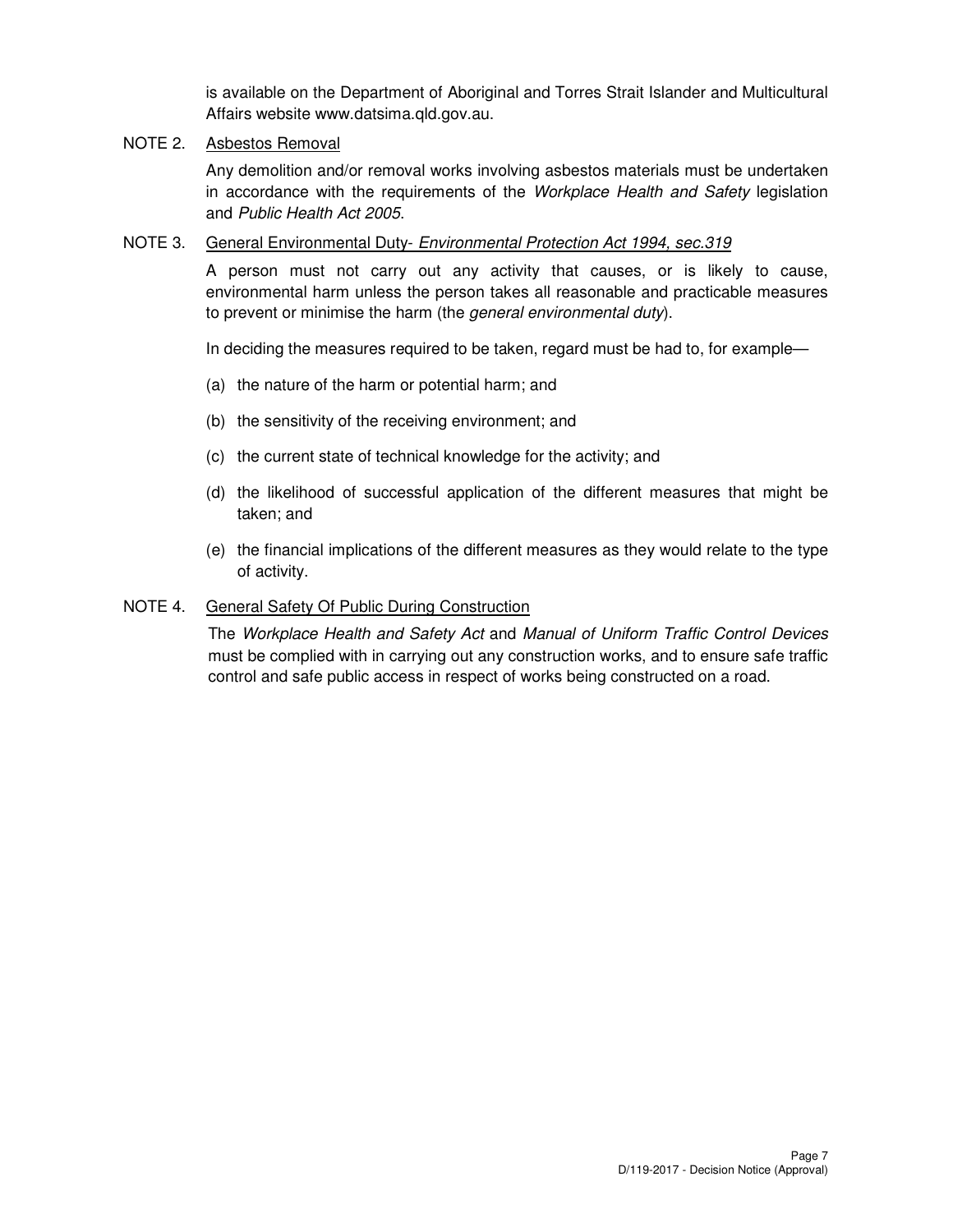

# **Attachment 2 - Appeal Rights**

PLANNING ACT 2016

The following is an extract from the Planning Act 2016 (Chapter 6)

#### **Appeal rights**

#### **229 Appeals to tribunal or P&E Court**

- (1) Schedule 1 states—
	- (a) matters that may be appealed to— (i) either a tribunal or the P&E Court; or (ii) only a tribunal; or
	- (iii) only the P&E Court; and
	- (b) the person—
		- (i) who may appeal a matter (the **appellant**); and (ii) who is a respondent in an appeal of the matter; and (iii) who is a co-respondent in an appeal of the matter;
		- and (iv) who may elect to be a co-respondent in an appeal of
	- the matter.
- (2) An appellant may start an appeal within the appeal period. (3) The **appeal period** is—
	- (a) for an appeal by a building advisory agency—10 business days after a decision notice for the decision is given to the agency or
	- (b) for an appeal against a deemed refusal—at any time after the deemed refusal happens; or
	- (c) for an appeal against a decision of the Minister, under chapter 7, part 4, to register premises or to renew the registration of premises—20 business days after a notice is published under section 269(3)(a) or (4); or
	- (d) for an appeal against an infrastructure charges notice— 20 business days after the infrastructure charges notice is given to the person; or
	- (e) for an appeal about a deemed approval of a development application for which a decision notice has not been given—30 business days after the applicant gives the deemed approval notice to the assessment manager; or
	- (f) for any other appeal—20 business days after a notice of the decision for the matter, including an enforcement notice, is given to the person.
	- Note—

See the P&E Court Act for the court's power to extend the appeal period.

- (4) Each respondent and co-respondent for an appeal may be heard in the appeal.
- (5) If an appeal is only about a referral agency's response, the assessment manager may apply to the tribunal or P&E Court to withdraw from the appeal.
- (6) To remove any doubt, it is declared that an appeal against an infrastructure charges notice must not be about—
	- (a) the adopted charge itself; or
	- (b) for a decision about an offset or refund—
		- (i) the establishment cost of trunk infrastructure identified in a LGIP; or
		- (ii) the cost of infrastructure decided using the method
	- included in the local government's charges resolution.

#### **230 Notice of appeal**

- (1) An appellant starts an appeal by lodging, with the registrar of the tribunal or P&E Court, a notice of appeal that— (a) is in the approved form; and
	- (b) succinctly states the grounds of the appeal.
- (2) The notice of appeal must be accompanied by the required fee.
- (3) The appellant or, for an appeal to a tribunal, the registrar must, within the service period, give a copy of the notice of appeal to—
- (a) the respondent for the appeal; and
- (b) each co-respondent for the appeal; and
- (c) for an appeal about a development application under schedule 1, table 1, item 1—each principal submitter for the development application; and
- (d) for an appeal about a change application under schedule 1, table 1, item 2—each principal submitter for the change application; and
- (e) each person who may elect to become a co-respondent for the appeal, other than an eligible submitter who is not a principal submitter in an appeal under paragraph (c) or (d); and
- (f) for an appeal to the P&E Court—the chief executive; and
- (g) for an appeal to a tribunal under another Act—any other
- person who the registrar considers appropriate.
- (4) The **service period** is—
	- (a) if a submitter or advice agency started the appeal in the P&E Court—2 business days after the appeal is started; or
- (b) otherwise—10 business days after the appeal is started. (5) A notice of appeal given to a person who may elect to be a
- co-respondent must state the effect of subsection (6) A person elects to be a co-respondent by filing a notice of
- election, in the approved form, within 10 business days after the notice of appeal is given to the person*.*
- **231 Other appeals**
- (1) Subject to this chapter, schedule 1 and the P&E Court Act, unless the Supreme Court decides a decision or other matter under this Act is affected by jurisdictional error, the decision or matter is non-appealable.
- (2) The Judicial Review Act 1991, part 5 applies to the decision or matter to the extent it is affected by jurisdictional error.
- (3) A person who, but for subsection (1) could have made an application under the Judicial Review Act 1991 in relation to the decision or matter, may apply under part 4 of that Act for a statement of reasons in relation to the decision or matter.
- (4) In this section— **decision** includes—
	- (a) conduct engaged in for the purpose of making a decision; and
	- (b) other conduct that relates to the making of a decision; and
	- (c) the making of a decision or the failure to make a decision; and
	- (d) a purported decision; and
	- (e) a deemed refusal.
- **non-appealable**, for a decision or matter, means the decision or matter—
	- (a) is final and conclusive; and
	- (b) may not be challenged, appealed against, reviewed, quashed, set aside or called into question in any other way under the Judicial Review Act 1991 or otherwise, whether by the Supreme Court, another court, a tribunal or another entity; and
	- (c) is not subject to any declaratory, injunctive or other order of the Supreme Court, another court, a tribunal or another entity on any ground.

#### **232 Rules of the P&E Court**

- (1) A person who is appealing to the P&E Court must comply with the rules of the court that apply to the appeal.
- (2) However, the P&E Court may hear and decide an appeal even if the person has not complied with rules of the P&E Court.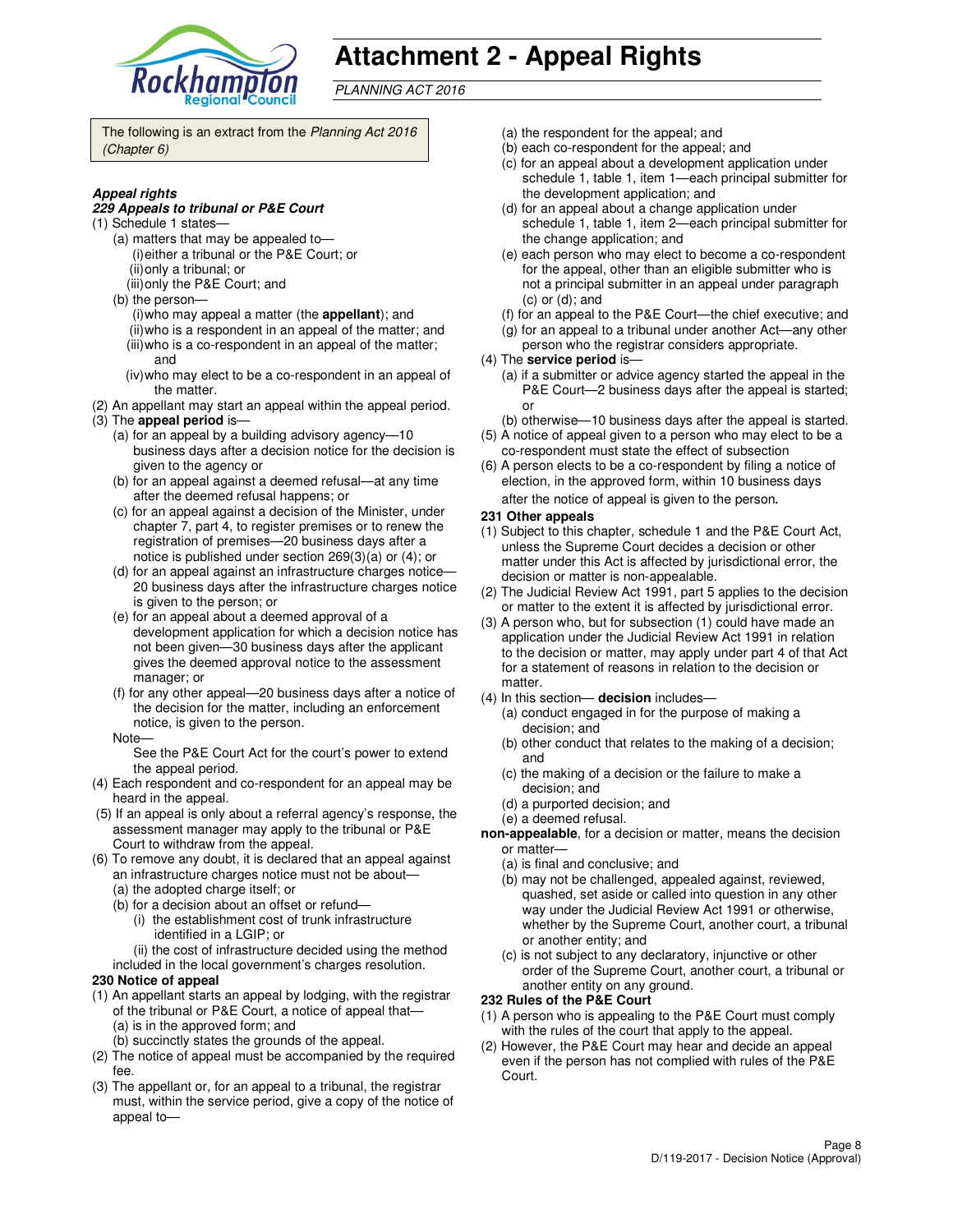

# **Appeal Rights**

PLANNING ACT 2016

#### **Schedule 1 Appeals section 229**

# **1 Appeal rights and parties to appeals**

- (1) Table 1 states the matters that may be appealed to—(a) the P&E court; or (b) a tribunal.
- (2) However, table 1 applies to a tribunal only if the matter involves—
	- (a) the refusal, or deemed refusal of a development application, for—
	- (i) a material change of use for a classified building; or
	- (ii) operational work associated with building work, a retaining wall, or a tennis court; or (b) a provision of a development approval for—
	- (i) a material change of use for a classified building; or
- (ii) operational work associated with building work, a retaining wall, or a tennis court; or
	- (c) if a development permit was applied for—the decision to give a preliminary approval for—
		- (i) a material change of use for a classified building; or
		- (ii) operational work associated with building work, a retaining wall, or a tennis court; or
	- (d) a development condition if—
		- (i) the development approval is only for a material change of use that involves the use of a building classified under the Building Code as a class 2 building; and
		- (ii) the building is, or is proposed to be, not more than 3 storeys; and
		- (iii) the proposed development is for not more than 60 sole-occupancy units; or
	- (e) a decision for, or a deemed refusal of, an extension application for a development approval that is only for a material change of use of a classified building; or
	- (f) a decision for, or a deemed refusal of, a change application for a development approval that is only for a material change of use of a classified building; or
	- (g) a matter under this Act, to the extent the matter relates to—
		- (i) the Building Act, other than a matter under that Act that may or must be decided by the Queensland Building and Construction Commission; or
		- (ii) the Plumbing and Drainage Act, part 4 or 5; or
	- (h) a decision to give an enforcement notice in relation to a matter under paragraphs (a) to (g); or
	- (i) a decision to give an infrastructure charges notice; or
	- (j) the refusal, or deemed refusal, of a conversion application; or
	- (k) a matter that, under another Act, may be appealed to the tribunal; or
	- (l) a matter prescribed by regulation.
- (3) Also, table 1 does not apply to a tribunal if the matter
- involves—
	- (a) for a matter in subsection  $(2)(a)$  to  $(d)$ 
		- (i) a development approval for which the development application required impact assessment; and
		- (ii) a development approval in relation to which the assessment manager received a properly made submission for the development application; or
	- (b) a provision of a development approval about the identification or inclusion, under a variation approval, of a matter for the development.
- (4) Table 2 states the matters that may be appealed only to the P&E Court.
- (5) Table 3 states the matters that may be appealed only to the tribunal.
- (6) In each table—
	- (a) column 1 states the appellant in the appeal; and
	- (b) column 2 states the respondent in the appeal; and
	- (c) column 3 states the co-respondent (if any) in the appeal; and
	- (d) column 4 states the co-respondents by election (if any) in the appeal.
- (7) If the chief executive receives a notice of appeal under section 230(3)(f), the chief executive may elect to be a corespondent in the appeal.

# **Table 1**

| Appeals to the P&E Court and, for certain matters, to a tribunal                                                                                                                                                                                                                                                                               |                           |                                         |                                                       |  |
|------------------------------------------------------------------------------------------------------------------------------------------------------------------------------------------------------------------------------------------------------------------------------------------------------------------------------------------------|---------------------------|-----------------------------------------|-------------------------------------------------------|--|
| 1. Development applications<br>An appeal may be made against—<br>(a) the refusal of all or part of the development application; or<br>(b) the deemed refusal of the development application; or<br>(c) a provision of the development approval; or<br>(d) if a development permit was applied for—the decision to give a preliminary approval. |                           |                                         |                                                       |  |
| Column 1                                                                                                                                                                                                                                                                                                                                       | Column 2                  | Column 3                                | Column 4                                              |  |
| Appellant                                                                                                                                                                                                                                                                                                                                      | Respondent                | Co-respondent                           | Co-respondent by election                             |  |
|                                                                                                                                                                                                                                                                                                                                                |                           | (if any)                                | $($ if any $)$                                        |  |
| The applicant                                                                                                                                                                                                                                                                                                                                  | The assessment<br>manager | If the appeal is about<br>a concurrence | 1 A concurrence agency that is<br>not a co-respondent |  |

agency's referral

2 If a chosen Assessment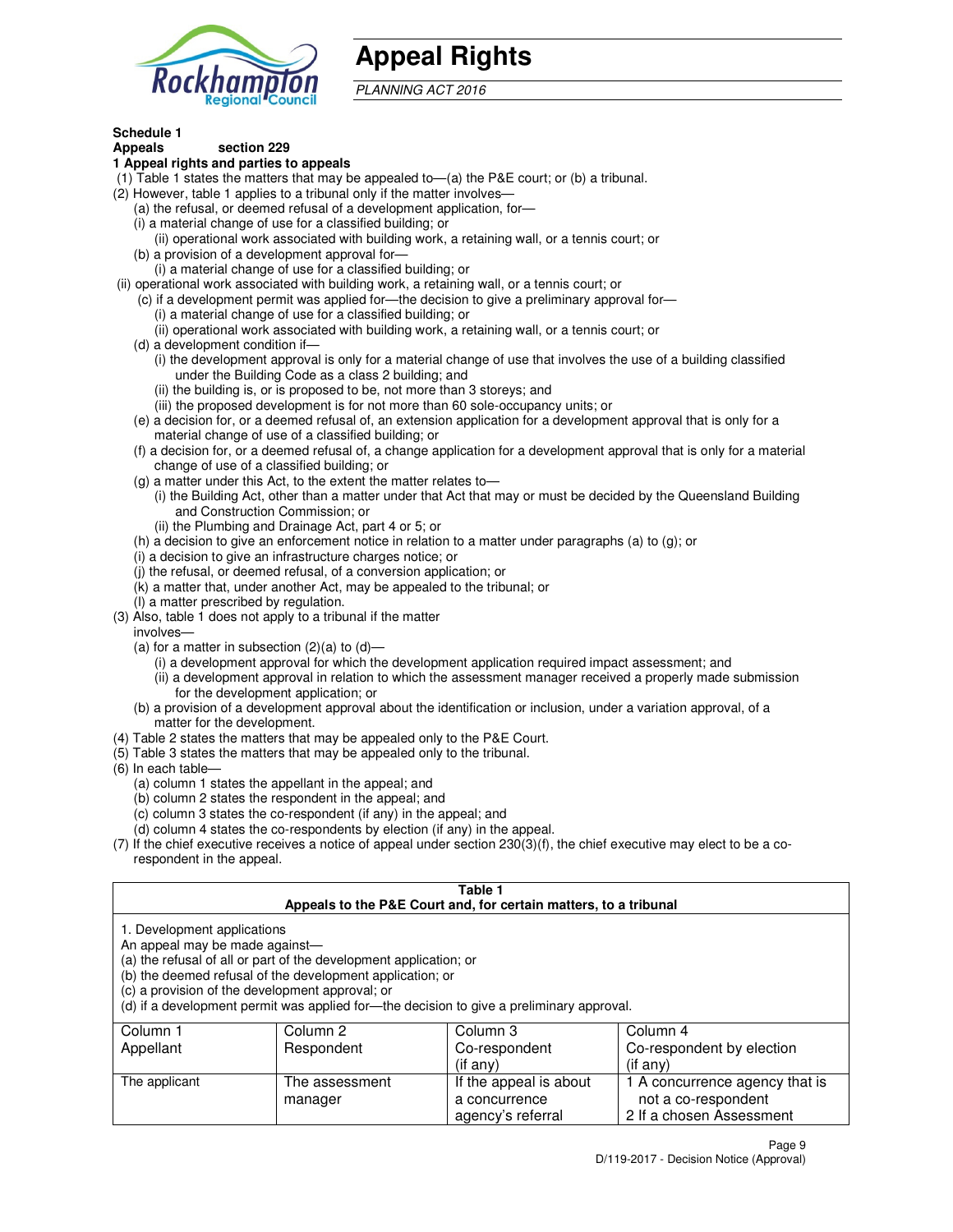| Table 1<br>Appeals to the P&E Court and, for certain matters, to a tribunal                                                                                                                          |                                                                                                                                                                                                                               |                                                                                                                                                                                                                                                                                 |                                                                                                                                                                                                                                                                                                                                                 |  |
|------------------------------------------------------------------------------------------------------------------------------------------------------------------------------------------------------|-------------------------------------------------------------------------------------------------------------------------------------------------------------------------------------------------------------------------------|---------------------------------------------------------------------------------------------------------------------------------------------------------------------------------------------------------------------------------------------------------------------------------|-------------------------------------------------------------------------------------------------------------------------------------------------------------------------------------------------------------------------------------------------------------------------------------------------------------------------------------------------|--|
|                                                                                                                                                                                                      |                                                                                                                                                                                                                               | response-the<br>concurrence agency                                                                                                                                                                                                                                              | manager is the respondent-<br>the prescribed assessment<br>manager<br>3 Any eligible advice agency for<br>the application<br>4 Any eligible submitter for the<br>application                                                                                                                                                                    |  |
| 2. Change applications<br>An appeal may be made against-<br>(b) a deemed refusal of a change application.                                                                                            |                                                                                                                                                                                                                               |                                                                                                                                                                                                                                                                                 | (a) a responsible entity's decision for a change application, other than a decision made by the P&E court; or                                                                                                                                                                                                                                   |  |
| Column 1<br>Appellant                                                                                                                                                                                | Column <sub>2</sub><br>Respondent                                                                                                                                                                                             | Column 3<br>Co-respondent<br>(if any)                                                                                                                                                                                                                                           | Column 4<br>Co-respondent by election<br>(if any)                                                                                                                                                                                                                                                                                               |  |
| 1 The applicant<br>2 If the responsible<br>entity is the<br>assessment<br>manager-an<br>affected entity that<br>gave a pre-request<br>notice or response<br>notice                                   | The responsible<br>entity                                                                                                                                                                                                     | If an affected entity<br>starts the appeal-the<br>applicant                                                                                                                                                                                                                     | 1 A concurrence agency for the<br>development application<br>2 If a chosen assessment<br>manager is the respondent-<br>the prescribed assessment<br>manager<br>3 A private certifier for the<br>development application<br>4 Any eligible advice agency for<br>the change application<br>5 Any eligible submitter for the<br>change application |  |
| 3. Extension applications<br>An appeal may be made against-<br>Column 1<br>Appellant                                                                                                                 | (a) the assessment manager's decision about an extension application; or<br>(b) a deemed refusal of an extension application.<br>Column <sub>2</sub><br>Respondent                                                            | Column 3<br>Co-respondent                                                                                                                                                                                                                                                       | Column 4<br>Co-respondent by election                                                                                                                                                                                                                                                                                                           |  |
| 1 The applicant<br>1<br>2 For a matter other<br>than a deemed<br>refusal of an<br>extension<br>application $-$ a<br>concurrence<br>agency, other than<br>the chief executive,<br>for the application | The assessment<br>manager                                                                                                                                                                                                     | (if any)<br>If a concurrence<br>agency starts the<br>appeal - the applicant                                                                                                                                                                                                     | (if any)<br>If a chosen assessment<br>manager is the respondent $-$ the<br>prescribed assessment manager                                                                                                                                                                                                                                        |  |
| 4. Infrastructure charges notices<br>a) The notice involved an error relating to $-$<br>(i)<br>An offset or refund; or<br>(ii)<br>imposed the amount.                                                | (i) The application of the relevant adopted charge; or<br>Examples of errors in applying an adopted charge -<br>The working out of extra demands, for section 120; or<br>b) The was no decision about an offset or refund; or | The incorrect application of gross floor area for a non-residential development<br>Applying an incorrect 'use category', under a regulation, to the development<br>c) If the infrastructure charges notice states a refund will be given - the timing for giving the refund; or | An appeal may be made against an infrastructure charges notice on 1 or more of the following grounds<br>d) The amount of the charge is so unreasonable that no reasonable relevant local government could have                                                                                                                                  |  |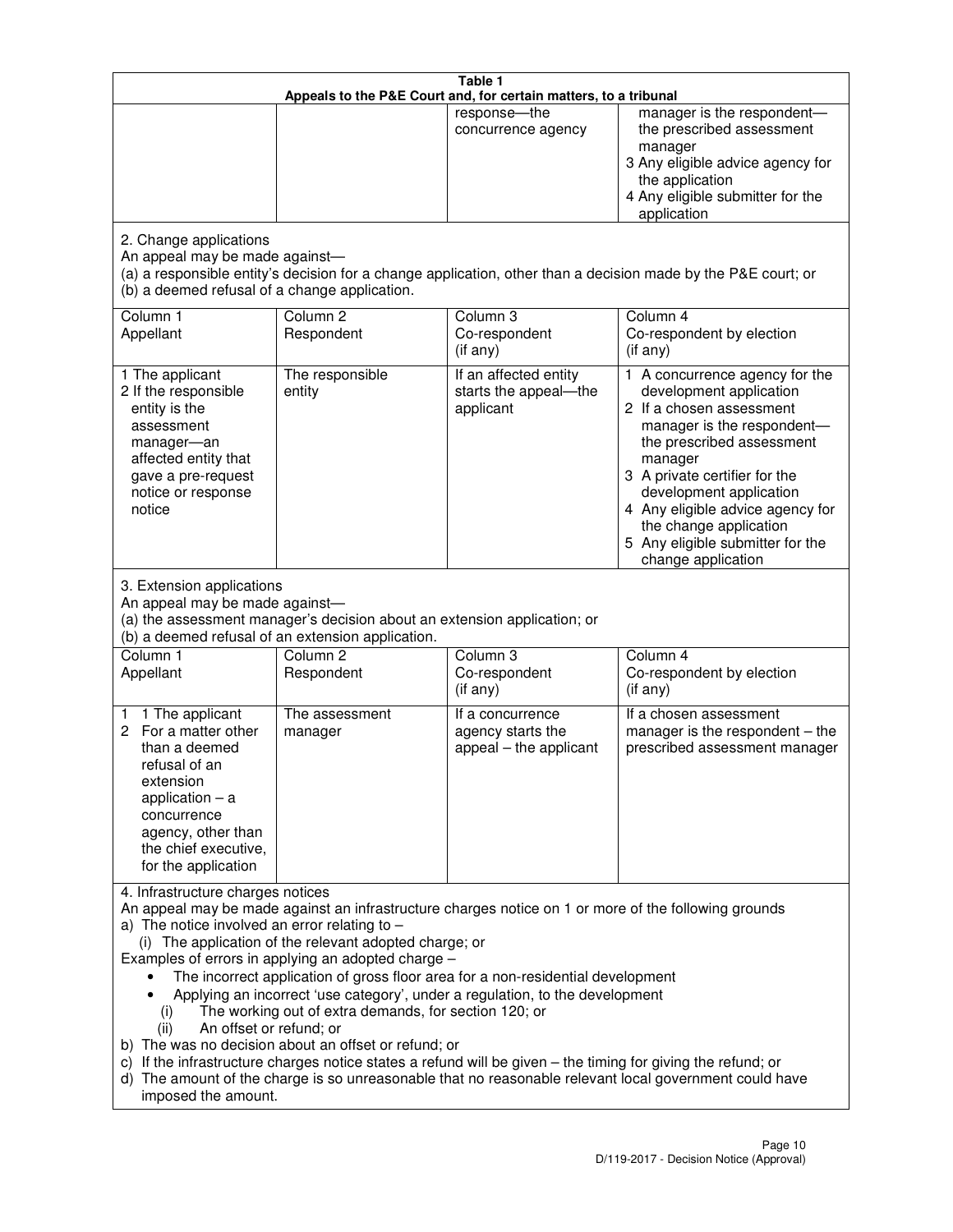|                                                                                                                 |                                                                           | Table 1                                          |                                                                                                                                                                            |  |
|-----------------------------------------------------------------------------------------------------------------|---------------------------------------------------------------------------|--------------------------------------------------|----------------------------------------------------------------------------------------------------------------------------------------------------------------------------|--|
| Appeals to the P&E Court and, for certain matters, to a tribunal                                                |                                                                           |                                                  |                                                                                                                                                                            |  |
| Column <sub>1</sub><br>Appellant                                                                                | Column <sub>2</sub><br>Respondent                                         | Column 3<br>Co-respondent<br>(if any)            | Column 4<br>Co-respondent by election<br>(if any)                                                                                                                          |  |
| The person given the<br>Infrastructure charges<br>notice                                                        | The local government<br>that gave the<br>infrastructure charges<br>notice |                                                  |                                                                                                                                                                            |  |
| 5. Conversion applications<br>An appeal may be made against-<br>(a) the refusal of a conversion application; or | (b) a deemed refusal of a conversion application.                         |                                                  |                                                                                                                                                                            |  |
| Column <sub>1</sub><br>Appellant                                                                                | Column <sub>2</sub><br>Respondent                                         | Column <sub>3</sub><br>Co-respondent<br>(if any) | Column 4<br>Co-respondent by election<br>(if any)                                                                                                                          |  |
| The applicant                                                                                                   | The local government<br>to which the conversion<br>application was made   |                                                  |                                                                                                                                                                            |  |
| 6. Enforcement notices                                                                                          | An appeal may be made against the decision to give an enforcement notice. |                                                  |                                                                                                                                                                            |  |
| Column <sub>1</sub><br>Appellant                                                                                | Column <sub>2</sub><br>Respondent                                         | Column <sub>3</sub><br>Co-respondent<br>(if any) | Column 4<br>Co-respondent by election<br>(if any)                                                                                                                          |  |
| The person given the<br>enforcement notice                                                                      | The enforcement<br>authority                                              |                                                  | If the enforcement authority is<br>not the local government for<br>the premises in relation to which<br>the offence is alleged to have<br>happened-the local<br>government |  |
|                                                                                                                 |                                                                           | 9 Ahla                                           |                                                                                                                                                                            |  |

| Table 2<br>Appeals to the P&E Court only                                                                                                                                                                                                                                                                                                        |                                                                 |                                                                                   |                                                              |  |
|-------------------------------------------------------------------------------------------------------------------------------------------------------------------------------------------------------------------------------------------------------------------------------------------------------------------------------------------------|-----------------------------------------------------------------|-----------------------------------------------------------------------------------|--------------------------------------------------------------|--|
| 1. Appeals from tribunal<br>An appeal may be made against a decision of a tribunal, other than a decision under<br>section 252, on the ground of-<br>(a) an error or mistake in law on the part of the tribunal; or<br>(b) jurisdictional error.                                                                                                |                                                                 |                                                                                   |                                                              |  |
| Column <sub>1</sub><br>Appellant                                                                                                                                                                                                                                                                                                                | Column <sub>2</sub><br>Respondent                               | Column 3<br>Co-respondent<br>(if any)                                             | Column <sub>4</sub><br>Co-respondent by election<br>(if any) |  |
| A party to the<br>proceedings for the<br>decision                                                                                                                                                                                                                                                                                               | The other party to the<br>proceedings for the<br>decision       | $\blacksquare$                                                                    |                                                              |  |
| 2. Eligible submitter appeals<br>An appeal may be made against the decision to give a development approval, or an approval for a change<br>application, to the extent that the decision relates to-<br>(a) any part of the development application for the development approval that required impact assessment; or<br>(b) a variation request. |                                                                 |                                                                                   |                                                              |  |
| Column 1<br>Appellant                                                                                                                                                                                                                                                                                                                           | Column <sub>2</sub><br>Respondent                               | Column <sub>3</sub><br>Co-respondent<br>(i f any)                                 | Column 4<br>Co-respondent by election<br>(i f any)           |  |
| 1 For a development<br>application-an<br>eligible submitter for<br>the development                                                                                                                                                                                                                                                              | 1 For a development<br>application-the<br>assessment<br>manager | 1 The applicant<br>2 If the appeal is<br>about a concurrence<br>agency's referral | Another eligible<br>submitter for the<br>application         |  |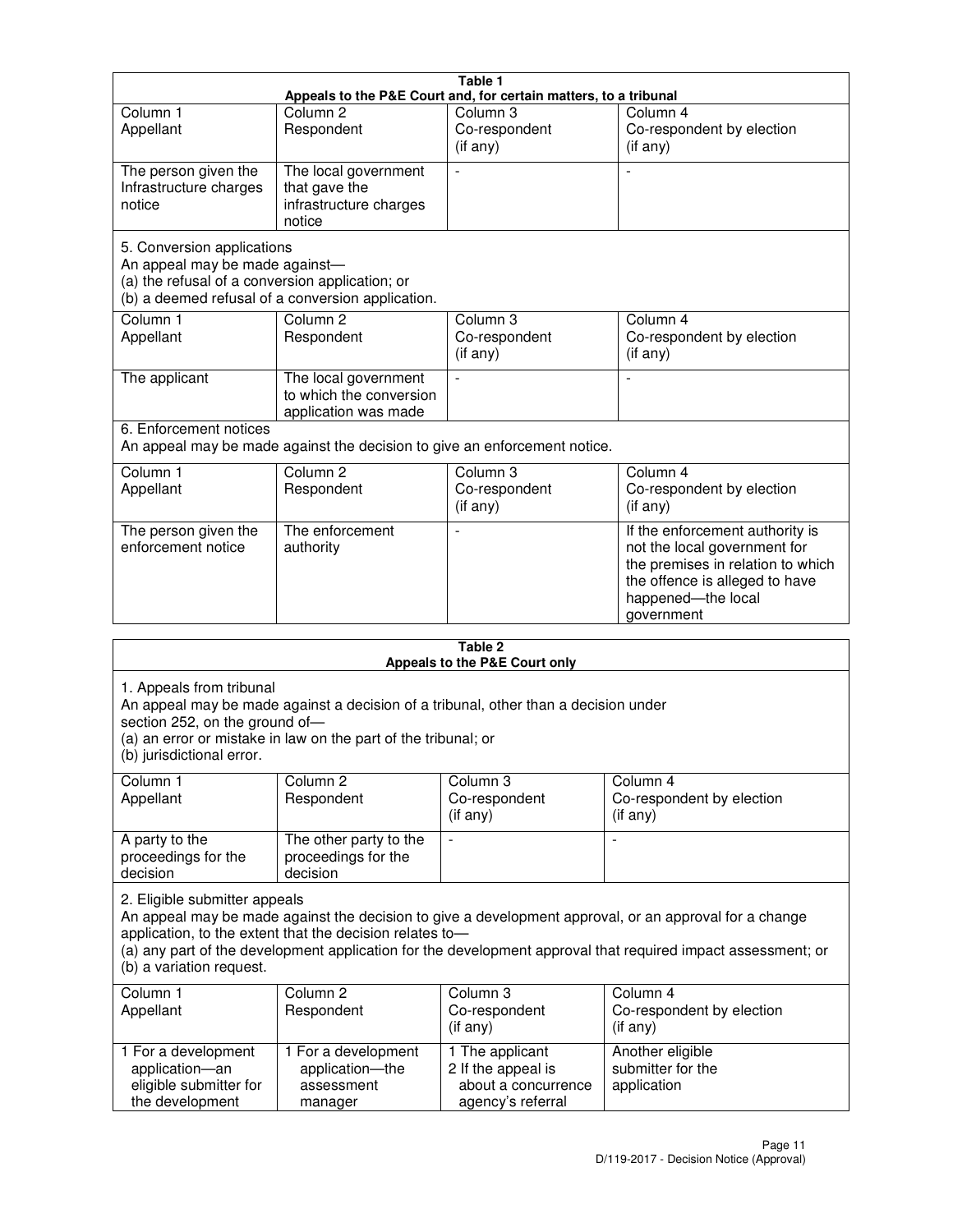| Table 2<br>Appeals to the P&E Court only                                                                                                                                                                                                                                                                                                                                                                           |                                                                                                                            |                                                                                                                         |                                                                                        |
|--------------------------------------------------------------------------------------------------------------------------------------------------------------------------------------------------------------------------------------------------------------------------------------------------------------------------------------------------------------------------------------------------------------------|----------------------------------------------------------------------------------------------------------------------------|-------------------------------------------------------------------------------------------------------------------------|----------------------------------------------------------------------------------------|
| application<br>2 For a change<br>application-an<br>eligible submitter for<br>the change<br>application                                                                                                                                                                                                                                                                                                             | 2 For a change<br>application-the<br>responsible entity                                                                    | response-the<br>concurrence agency                                                                                      |                                                                                        |
| 3. Eligible submitter and eligible advice agency appeals<br>An appeal may be made against a provision of a development approval, or failure to<br>include a provision in the development approval, to the extent the matter relates to-<br>(a) any part of the development application or the change application, for the development approval, that<br>required impact assessment; or<br>(b) a variation request. |                                                                                                                            |                                                                                                                         |                                                                                        |
| Column 1<br>Appellant                                                                                                                                                                                                                                                                                                                                                                                              | Column <sub>2</sub><br>Respondent                                                                                          | Column <sub>3</sub><br>Co-respondent<br>(if any)                                                                        | Column 4<br>Co-respondent by election<br>(i f any)                                     |
| 1 For a development<br>application-an<br>eligible submitter for<br>the development<br>application<br>2 For a change<br>application-an<br>eligible submitter for<br>the change<br>application<br>3 An eligible advice<br>agency for the<br>development<br>application or<br>change application                                                                                                                      | 1 For a development<br>application-the<br>assessment<br>manager<br>2 For a change<br>application-the<br>responsible entity | 1 The applicant<br>2 If the appeal is<br>about a concurrence<br>agency's referral<br>response-the<br>concurrence agency | Another eligible submitter for the<br>application                                      |
| 4. Compensation claims<br>An appeal may be made against-<br>(a) a decision under section 32 about a compensation claim; or<br>(b) a decision under section 265 about a claim for compensation; or<br>(c) a deemed refusal of a claim under paragraph (a) or (b).                                                                                                                                                   |                                                                                                                            |                                                                                                                         |                                                                                        |
| Column 1<br>Appellant                                                                                                                                                                                                                                                                                                                                                                                              | Column 2<br>Respondent                                                                                                     | Column 3<br>Co-respondent<br>(if any)                                                                                   | Column 4<br>Co-respondent by election<br>(if any)                                      |
| A person dissatisfied<br>with the decision                                                                                                                                                                                                                                                                                                                                                                         | The local<br>government to which<br>the claim was made                                                                     |                                                                                                                         | $\blacksquare$                                                                         |
| 5. Registered premises<br>An appeal may be made against a decision of the Minister under chapter 7, part 4.                                                                                                                                                                                                                                                                                                        |                                                                                                                            |                                                                                                                         |                                                                                        |
| Column 1<br>Appellant                                                                                                                                                                                                                                                                                                                                                                                              | Column <sub>2</sub><br>Respondent                                                                                          | Column 3<br>Co-respondent<br>(if any)                                                                                   | Column 4<br>Co-respondent by election<br>(if any)                                      |
| 1 A person given a<br>decision notice about<br>the decision<br>2 If the decision is to<br>register premises or<br>renew the<br>registration of<br>premises-an owner<br>or occupier of                                                                                                                                                                                                                              | The Minister                                                                                                               | $\overline{a}$                                                                                                          | If an owner or occupier starts the<br>appeal - the owner of the<br>registered premises |